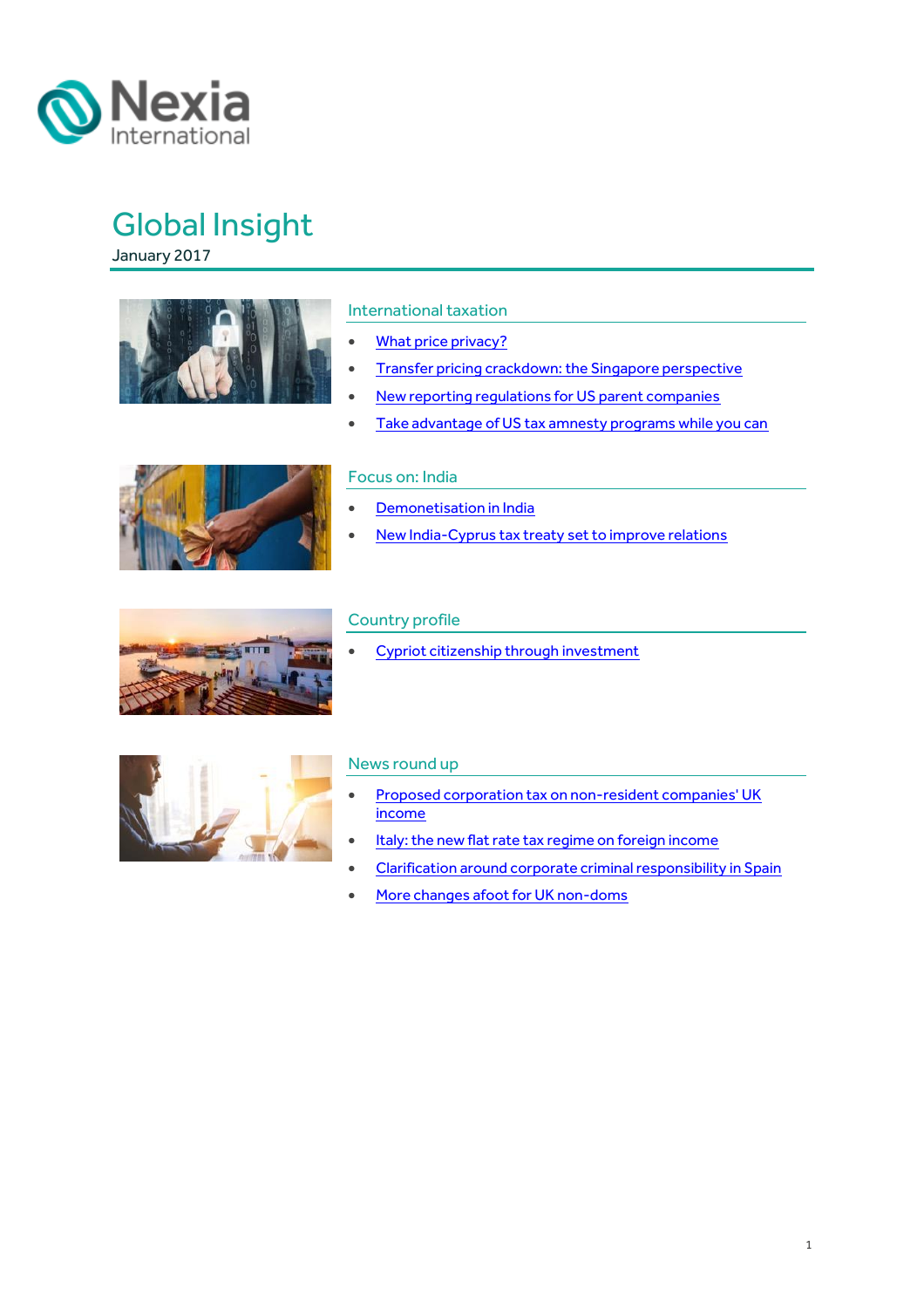

January 2017



## <span id="page-1-0"></span>**What price privacy?**

### In the next few months, financial information that was once private is to be made public or shared with tax authorities around the world. But at what cost?

In years to come we may look back at the publication of the Panama Papers as a defining moment in the relationship between law enforcement, tax authorities and citizens. Since 3 April 2016, there have been a significant number of national and international initiatives prompted by the information on Mossack Fonseca's clients and professional contacts that fell into the public domain.

At an international level these initiatives have included:

- major revisions to the 4th EU Anti Money Laundering (AML) Directive
- JITSIC (OECD) project on information sharing and international collaboration
- EU Consultation on disincentives for advisers for potentially aggressive tax planning schemes.

In the UK, recent initiatives include:

- an investigation into the effectiveness of AML regulations
- the creation of a register of trusts with tax consequences
- disclosure notices served on targeted trust and company service providers (TCSP)
- HM Revenue & Customs (HMRC) investigations into individuals and professional advisers implicated in the Panama papers.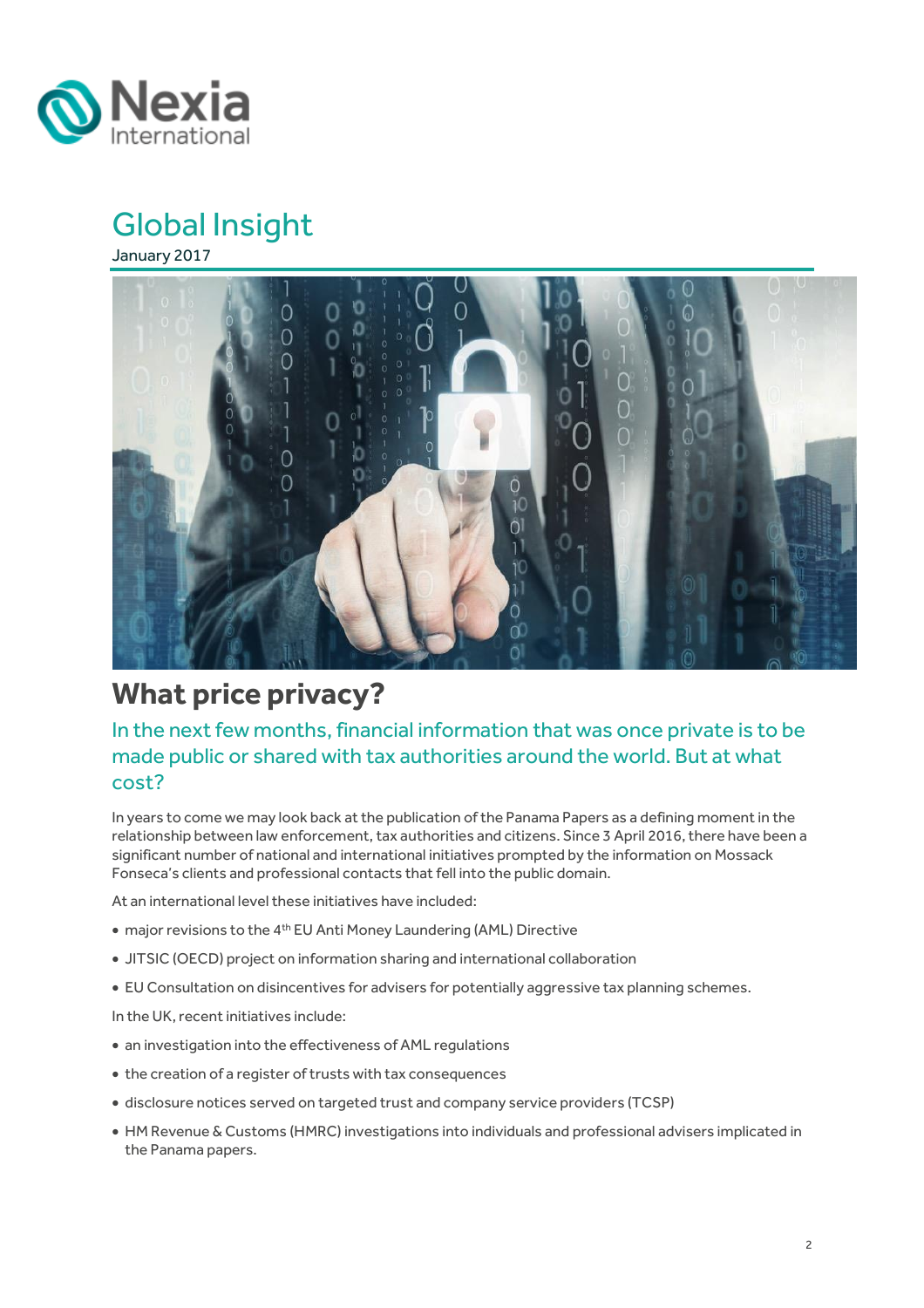

In 2017 we will see the first reports submitted under Common Reporting Standards (CRS), following on from earlier agreements covering the USA (FATCA) and the Crown Dependencies and Overseas Territories (CDOT). In 2018, MIFID II will come into force under which legal entities, including trusts, will be required to obtain Legal Entity Identifiers (LEI) in order to enter into investment transactions.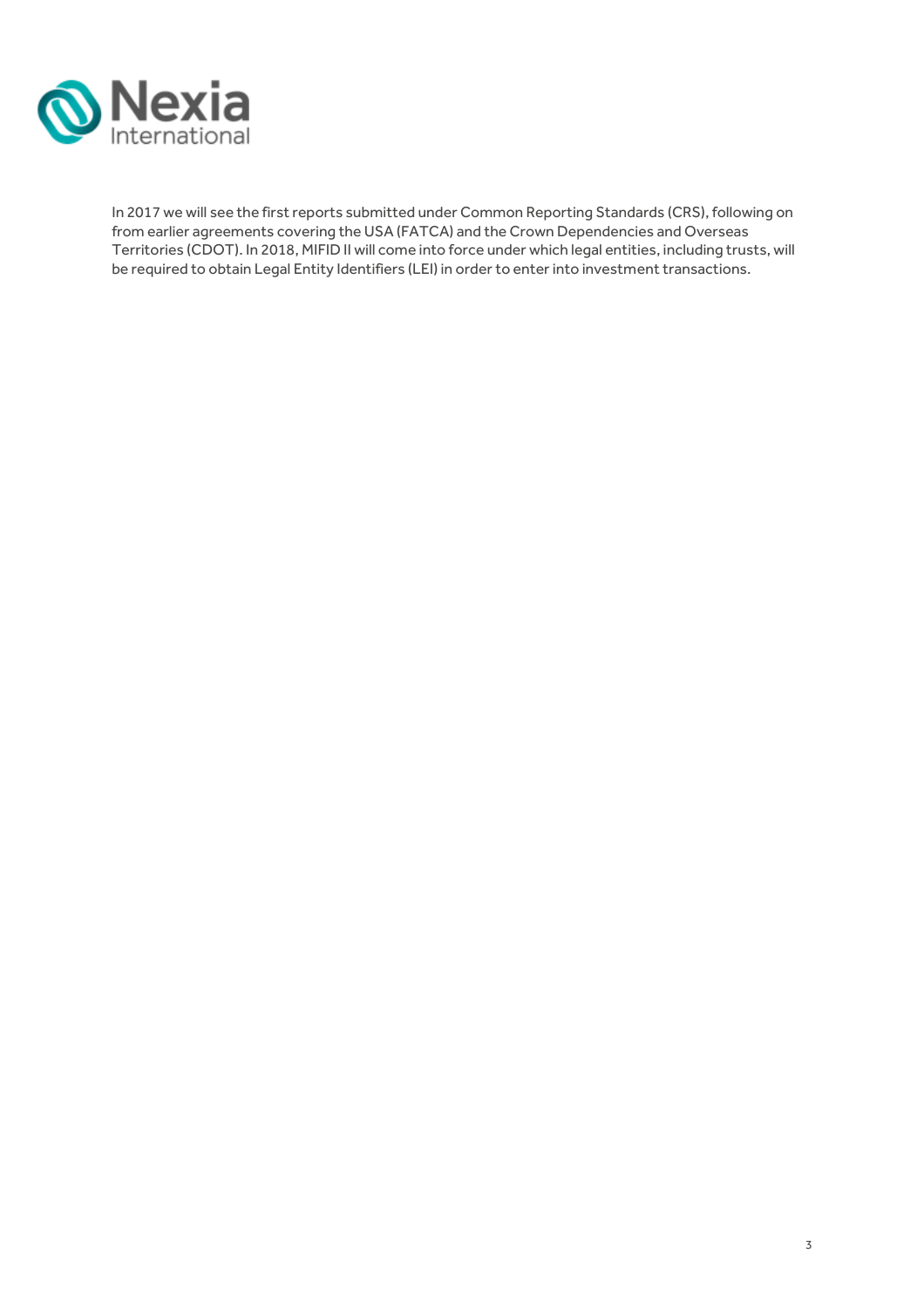

#### **Blurred lines**

While moves to share financial and other information are aimed at the prevention of tax evasion, money laundering and illicit finance, concern is growing at the erosion of privacy. In the same way that there has been a deliberate misrepresentation of the difference between tax evasion, tax avoidance and tax planning, the distinction between deliberate concealment, secrecy and privacy has also become confused.

Although in the forefront of jurisdictions that will make information on the beneficial ownership of companies publicly accessible, the stance of the UK Government is to keep ownership of trusts private via a register to be maintained by HMRC rather than Companies House. The information it contains will be available to law enforcement agencies. Meanwhile, the French Constitutional Court has annulled the recent law creating public registers of trusts, which had been created from wealth tax returns. It is yet to be seen what effect this will have upon similar EU proposals.

For a more in-depth look at these issues, please email [info@nexia.com.](mailto:info@nexia.com)

#### **For more information, contact:**

Wilson Cotton Smith & Williamson, UK T: 020 7131 4224 E: [wilson.cotton@smithandwilliamson.com](mailto:wilson.cotton@smithandwilliamson.com) [www.smith.williamson.com](http://www.smith.williamson.com/)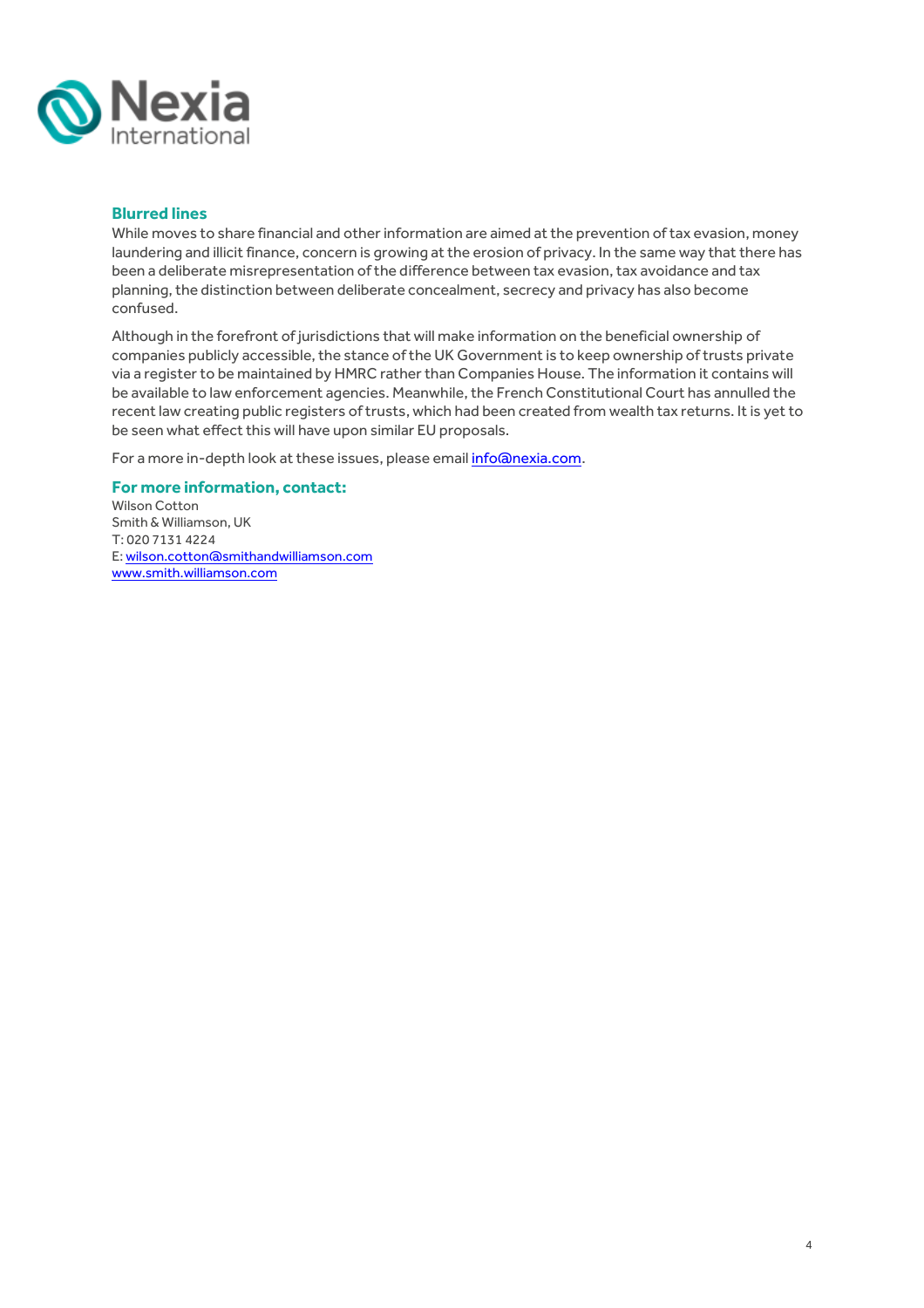

January 2017

# <span id="page-4-0"></span>**Transfer pricing crackdown: the Singapore perspective**

As Singapore aligns itself with the global trend towards increased reporting



## requirements, the country is attempting to maintain a fine balance between its 'light touch' attitude towards transfer pricing reporting while keeping tax administration simple for the average taxpayer.

Singapore recently announced new reporting measures that will take effect in the 2018 tax year. Taxpayers will be required to report certain details of related party transactions (RPT) where the value of RPT in the audited accounts for the financial year exceeds S\$15m (approximately US\$10.5m). Multinationals will need to submit the 'Form for Reporting Related Party Transactions' together with their corporate income tax return, also known as 'Form C'. The value of RPT is the sum of all RPT items in the income statement and the year-end balances of loans and non-trade amounts.

This marks a subtle shift from the Inland Revenue Authority of Singapore's (IRAS) stance of maintaining a relatively light touch approach towards transfer pricing reporting which aims to enforce arm's length principles without placing a disproportionate burden on taxpayers at large. Indeed, it signifies that the IRAS is aligning itself with the growing trend of greater scrutiny and heightened reporting requirements among an increasing number of countries on the transfer pricing front. In countries such as Malaysia and India, transfer pricing reporting for related party transactions is an integral part of their overall corporate tax filing regime.

#### **BEPS**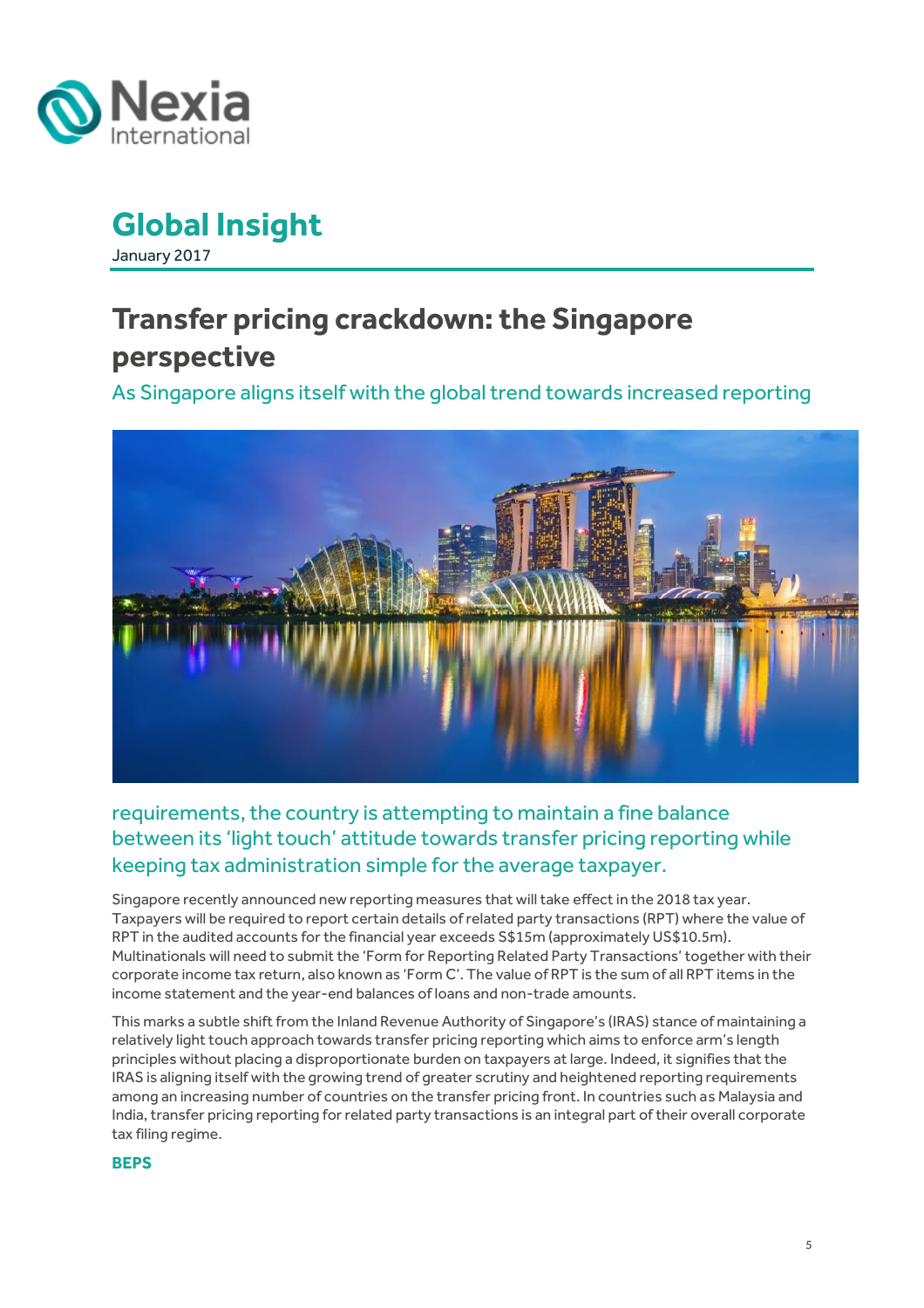

This latest move from Singapore around transfer pricing follows on from its move last year to join the OECD-backed base erosion and profit shifting (BEPS) project. Singapore committed to adopting four minimum standards of the 15-point action plan under the BEPS project, as follows.

#### **Action 5: Countering harmful tax practices**

Under this action point, which focuses on concerns around preferential regimes, Singapore is committed to using its tax incentive framework in a judicious manner in line with rewarding economically substantive activities without risking its use as a means to facilitate artificial profit shifting.

#### **Action 6: Preventing treaty abuse**

Singapore is actively working with other countries to develop a multilateral instrument which will incorporate anti-abuse measures such as 'limitation of benefits' clauses for inclusion in its tax treaties.

#### **Action 13: Transfer pricing documentation – country-by-country reporting**

Singapore has committed to implementing Country-by-Country (CbC) reporting for financial years beginning on or after 1 January 2017 for multinational enterprises (MNEs) whose ultimate parent entities are in Singapore and whose group turnover exceeds S\$1.125bn. These entities are required to file CbC reports within 12 months from the last day of their financial year. The CbC reports will be automatically exchanged with tax authorities of other jurisdictions that have entered into bilateral agreements with Singapore.

#### **Action 14: Enhancing dispute resolution**

Singapore is committed to working closely with other countries on the establishment of robust dispute resolution mechanisms in line with the BEPS project, to ensure taxpayers have access to such mechanisms under the bilateral treaty framework.

#### **A balancing act**

Singapore has tried to maintain a balance between enforcing global transfer pricing rules while keeping its tax administration relatively simple without unduly burdening the average taxpayer. The global scrutiny on transfer pricing and the increased reporting requirements being implemented by countries around the world undoubtedly makes the light touch approach harder to achieve. But many taxpayers in Singapore hope IRAS will continue with its pragmatic attitude towards retaining that fine balance.

#### **For more information, contact:**

Edwin Leow Nexia TS, Singapore T: +65 6534 5700 E[: edwinleow@nexiats.com.sg](mailto:edwinleow@nexiats.com.sg) [www.nexiats.com.sg](http://www.nexiats.com.sg/)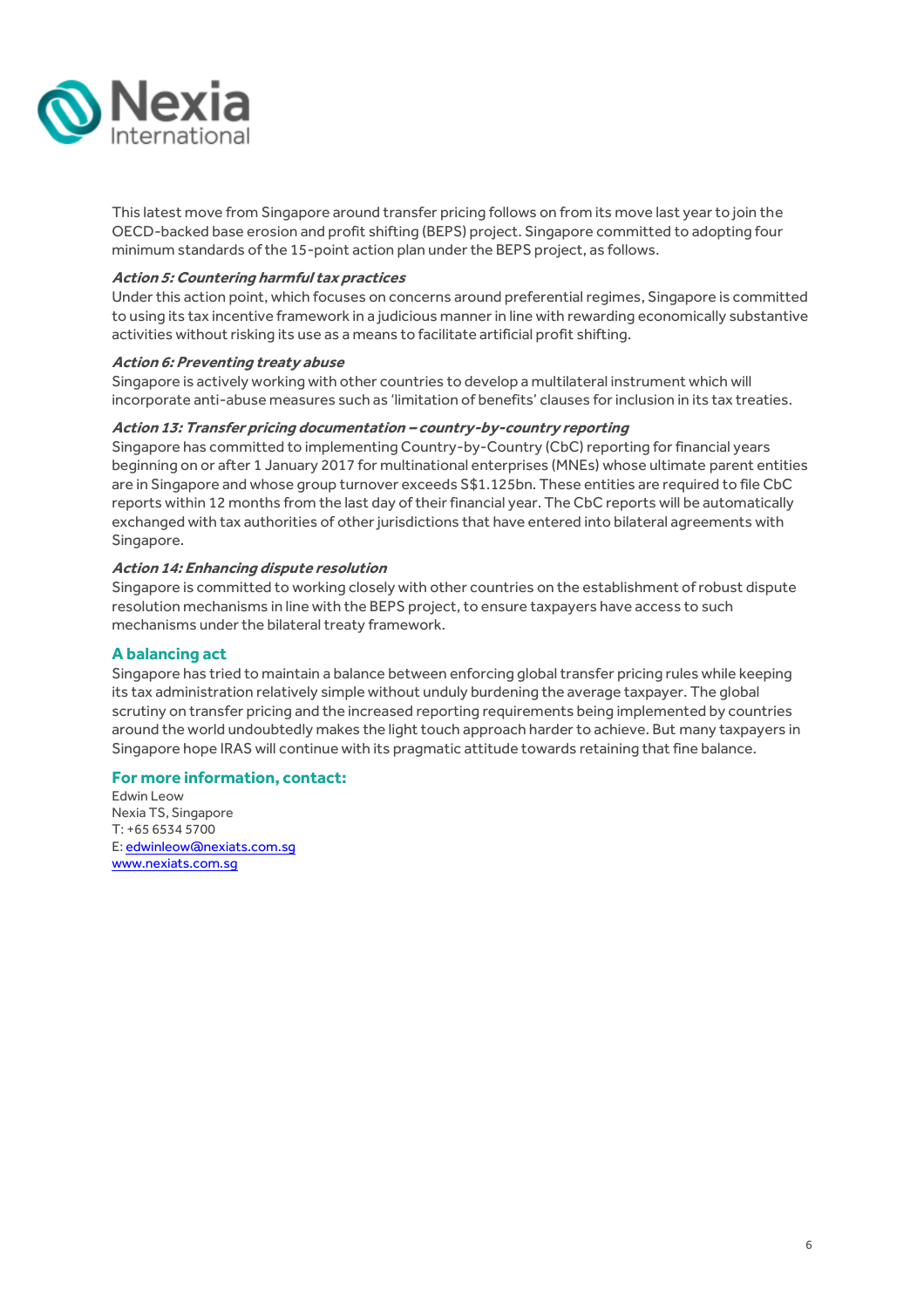<span id="page-6-0"></span>

January 2017



# **New reporting regulations for US parent companies**

## The US application of OECD country-by-country reporting requirements.

On 5 October 2015, the OECD issued final recommendations for combating aggressive tax planning and increasing tax disclosure in its Base Erosion and Profits Shifting 2015 Final Report. Action 13 of the report encourages OECD member countries to adopt country-by-country (CbC) reporting standards for collecting and sharing information on income, activities, and taxes paid by multinational companies conducting business within their country. In response to the OECD mandate, the US Treasury and Internal Revenue Service (IRS) issued final regulations for CbC reporting effective for tax years beginning on or after 30 June 2016.

#### **Filing Form 8975**

Under these regulations, a US entity, which is the ultimate parent entity of a multinational enterprise group with revenue for the preceding annual accounting period of US\$850m or more, must file a CbC report with the IRS using Form 8975. Form 8975 must be filed with the ultimate parent entity's income tax return on or before the due date, including extensions. Form 8975 and the accompanying instructions are still under development.

Once finalized, Form 8975 is expected to require affected US parent companies to disclose the following items with respect to their constituent (greater than 50% owned) entities:

- complete legal name
- tax jurisdiction of residence
- tax jurisdiction of organization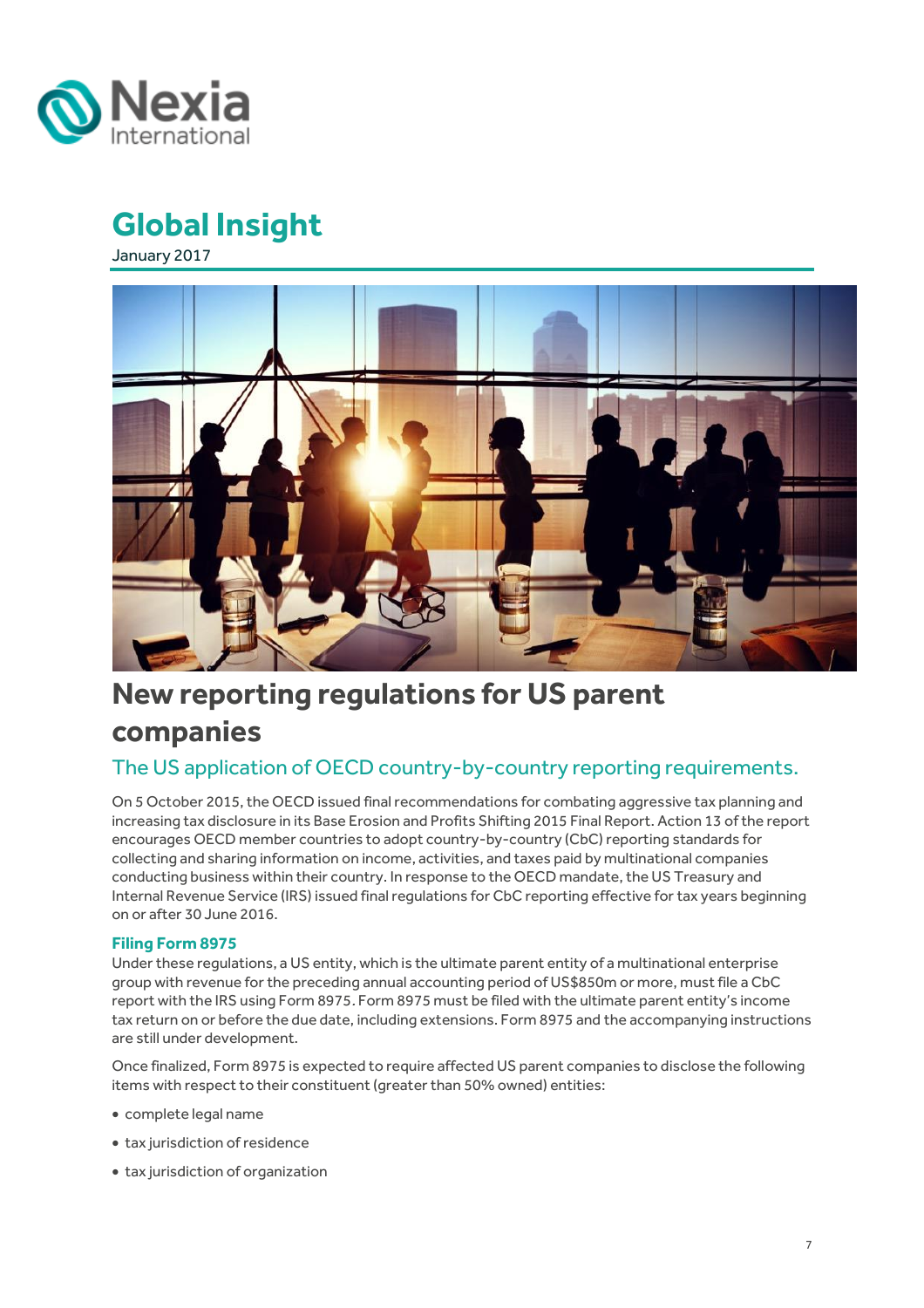

- tax identification number
- main business activities.

In addition, US parent companies are likely to need to disclose, on an aggregate basis, the following items for each tax jurisdiction in which one or more constituent entities have a tax residence:

- 1) Revenues generated from transactions with constituent and non-constituent entities
- 2) Profit or loss before income tax
- 3) Total income tax paid on a cash basis to all tax jurisdictions, and any taxes withheld on payments received by the constituent entities
- 4) Total accrued tax expense recorded on taxable profits or losses
- 5) Stated capital
- 6) Total accumulated earnings
- 7) Total number of full-time employees
- 8) Net book value of tangible assets

Failure to comply with CbC disclosure requirements may result in substantial penalties.

A US entity that is the ultimate parent entity of a multinational enterprise group may be affected by these regulations, and should assess the need to update internal financial reporting processes, and consider how CbC disclosures will be interpreted by the IRS. Companies affected by these regulations may need assistance with developing Form 8975 reporting templates and analyzing metrics to evaluate areas at risk of tax audit.

#### **For more information, contact:**

Michael C. Smith CliftonLarsonAllen LLP, US T: +1 704-816-8449 E[: mike.smith@CLAconnect.com](mailto:mike.smith@CLAconnect.com)

David W. Springsteen CliftonLarsonAllen LLP, US T: +1 813-384-2724 E[: david.springsteen@CLAconnect.com](mailto:david.springsteen@CLAconnect.com)

[www.CLAconnect.com](http://www.claconnect.com/)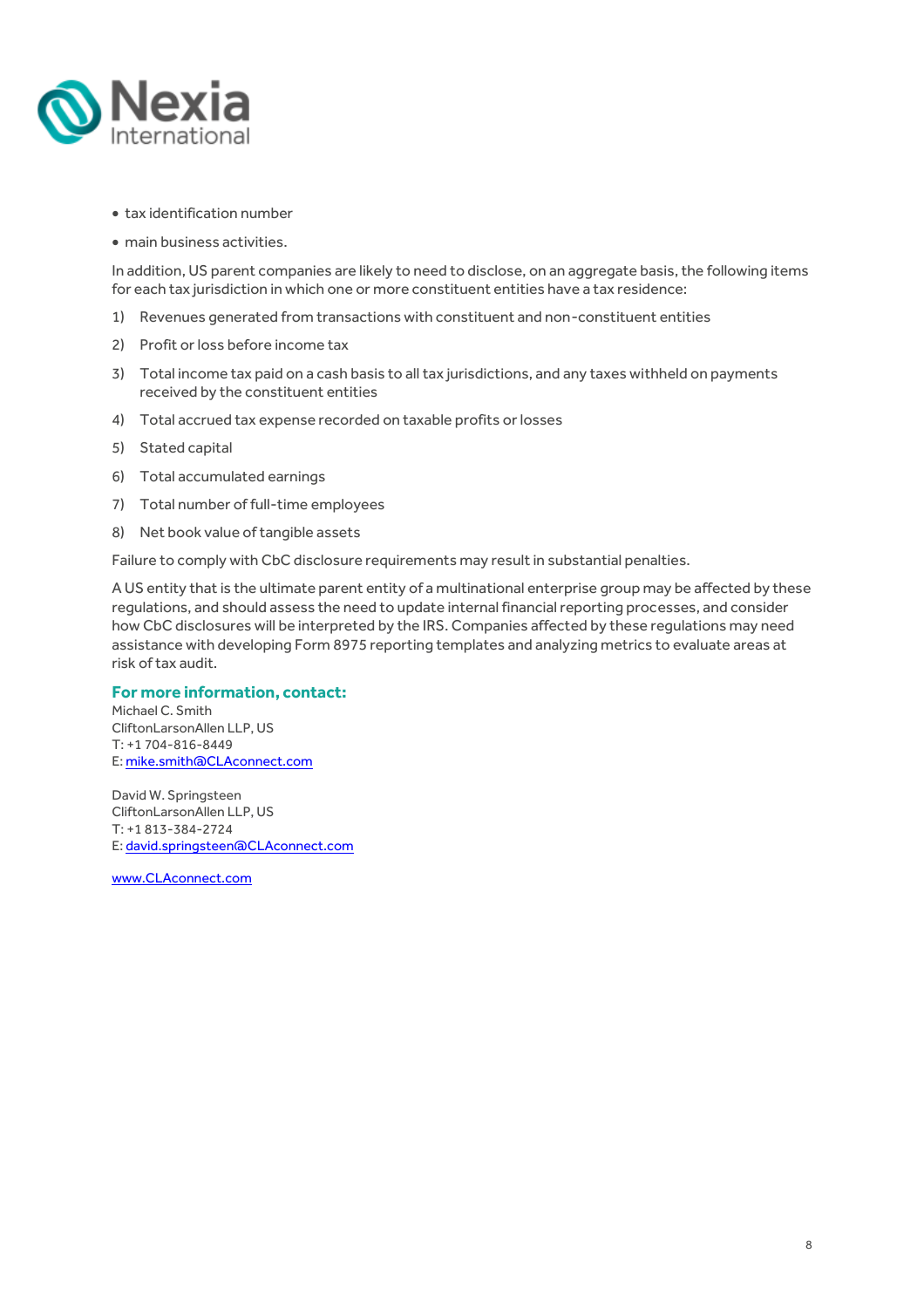

January 2017

## <span id="page-8-0"></span>**Take advantage of US tax amnesty programs while you can**

For US taxpayers who haven't reported overseas bank accounts: it's time to reconsider.

With every new presidential administration, there's always a degree of uncertainty around possible changes to tax laws. And the amnesty programs offered to U.S. taxpayers with foreign bank accounts are no exception.

With the Internal Revenue Service (IRS) receiving increasing amounts of information about foreign accounts, taxpayers looking to take advantage of these



programs should act quickly. There are drastic penalties for non-compliance with foreign financial reporting requirements and the existing amnesty programs could change or close at any moment.

Time may be running out for you to make a voluntary disclosure about non-U.S. assets and income, and benefit from existing IRS programs that may reduce or eliminate the penalties you otherwise may owe.

Since 2009, the IRS has made the non-reporting of foreign financial accounts a priority in its tax enforcement efforts. Due in part to the severe penalties that the IRS may charge for the failure to report these accounts, the IRS has been successful in encouraging taxpayers to come forward voluntarily through a series of partial amnesty programs rather than chasing down each individual non-filer. During this time the IRS has collected over US\$10bn in tax, interest and penalties from more than 100,000 taxpayers through these programs.

#### **Amnesty programs**

The OVDP and Streamlined Filing Compliance Procedures allow taxpayers who have not reported all of their foreign financial assets and income to the IRS to do so voluntarily for prior years before the IRS is aware of their non-compliance. Under the OVDP, taxpayers must generally file eight years of delinquent or amended tax returns and eight years of Foreign Bank Account Reports (FBARs), in addition to various other forms required by the IRS. They then pay the taxes, interest and penalties due, including a penalty of 27.5% or 50% of the unreported account balances. The Streamlined Procedures, which have more restrictive eligibility requirements, including that the non-compliance was not "willful", generally require three years of tax returns and six years of FBARs, and include a penalty of 0% or 5%.

Filing through these programs allows certain taxpayers to reduce, or, in some cases eliminate, the penalties that might otherwise be charged for failing to file tax returns, FBARs, and other foreign information returns. If the IRS discovers a failure to file an FBAR, the penalty could be up to the greater of 50% of the account balance or US\$100,000 per violation. Other forms carry a US\$10,000 penalty per violation. Although the programs may still result in substantial penalties, they are often better than when a taxpayer is caught by the IRS.

Under these amnesty programs, the taxpayer must make a voluntary disclosure before the IRS knows about the non-compliance. The IRS has several ways of finding out about undisclosed foreign financial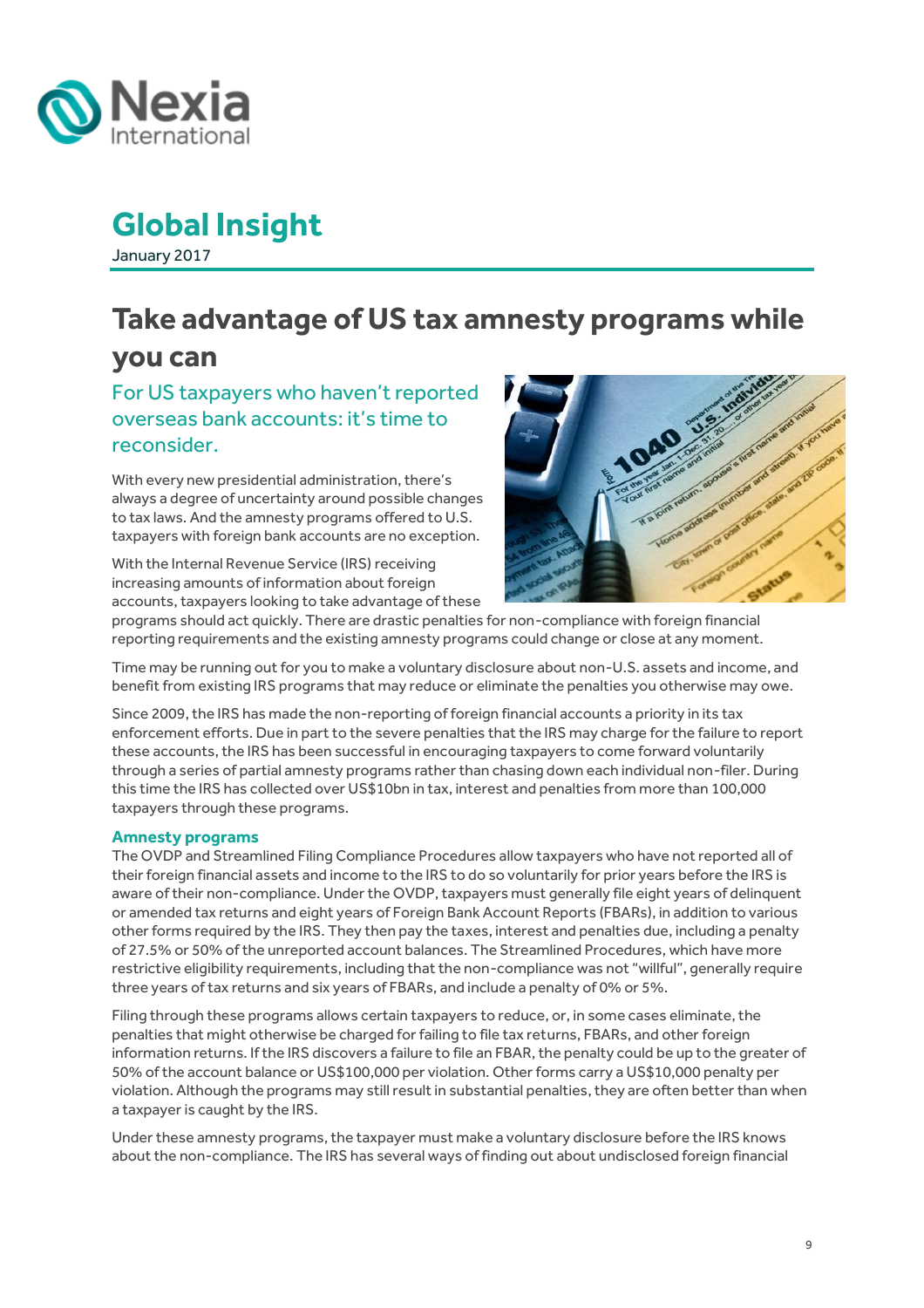

accounts, including whistleblowers, reporting under Foreign Account Tax Compliance Act (FATCA), through tax information exchange agreements and from various IRS voluntary disclosure programs.

#### **For more information, contact:**

Fan Chen The Wolf Group, US T: +1 703 502 9500 x137 E[: fanchen@thewolfgroup.com](mailto:fanchen@thewolfgroup.com) [www.thewolfgroup.com](http://www.thewolfgroup.com/)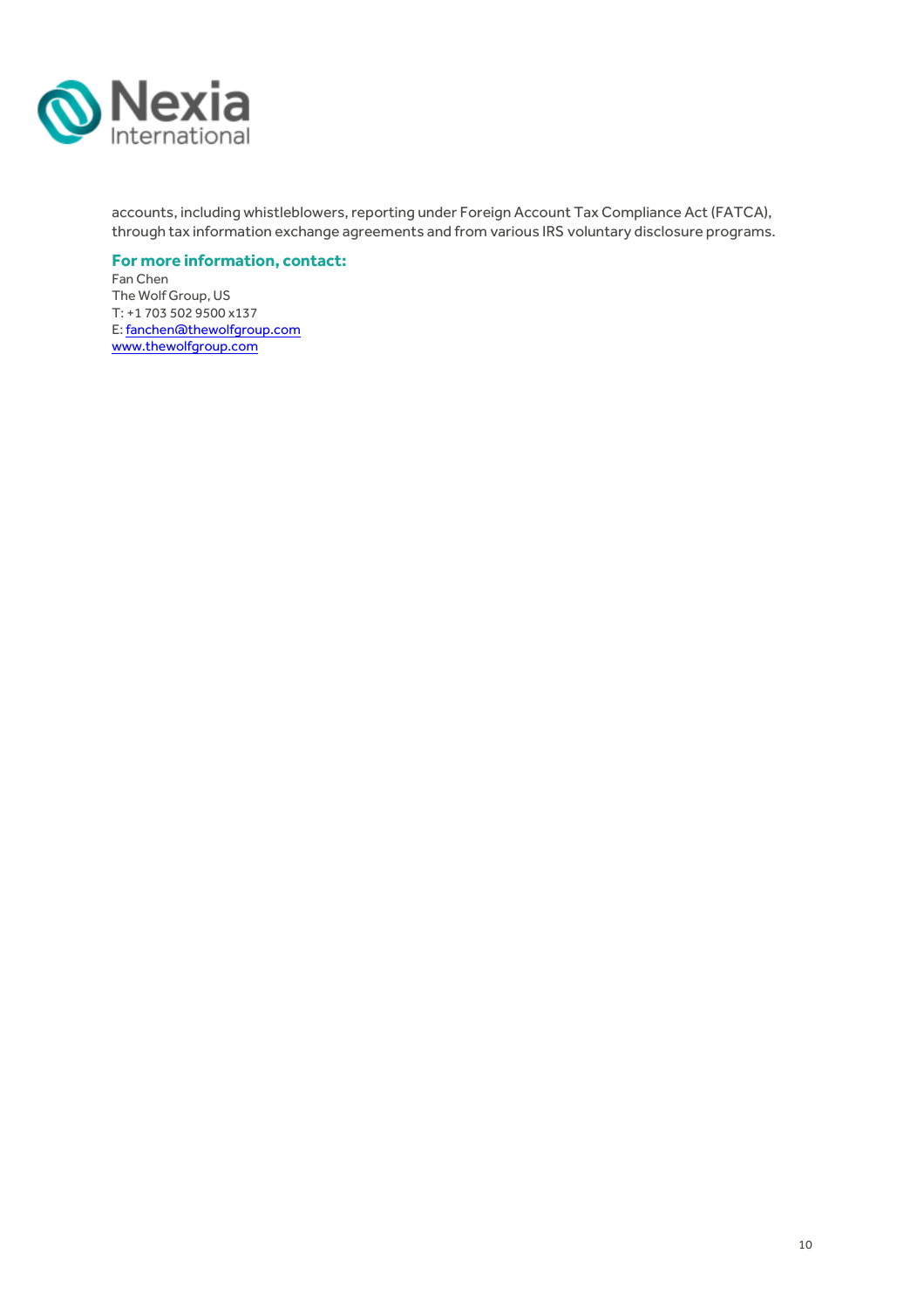

January 2017

# <span id="page-10-0"></span>**Demonetisation in India**

The Indian Government ramps up its tactics for curbing corruption and black money.

As part of his war against corruption, black money, money laundering, terrorism financing and counterfeit banknotes, India's Prime Minister Narendra Modi announced on 8 November 2016 the demonetisation of INR 500 and INR 1,000 notes (worth approximately USD 7 and USD 14)



within the country. These large denomination banknotes comprise 86% of the cash within the economy and led to substantial panic as nearly 90% of the country's transactions are cash-based.

The banning of these notes earned its fair share of praise and criticism. Critics have strongly opposed the planning and implementation and are sceptical of the impact that it may have on the average person. Others, however, are optimistic that its impact on Indian business will be positive in the long run. Given that the country ranks 76th on Transparency International's Corruption Perception Index, it was a welcome move towards curbing corruption and black money in the economy.

#### **Amnesty period**

The Government asked people holding old 500 and 1,000 notes to exchange/deposit them at banks between 24 November and 30 December 2016. If deposited, people were expected to show the source of the cash, or else be liable to tax and penalties. However, it was found that under the existing tax law, the provisions of the penalty would fail if an individual declared the cash as income from the current year. To plug this gap, the Government announced a new tax amnesty scheme providing for a higher tax rate (including penalty) than the standard tax rate on declarations of unaccounted cash deposited in banks. The Government has also made provisions for greater penalties for tax evaders.

Although members of the public faced some difficulties with smaller transactions and faced long queues to exchange banknotes, the overall reception has been positive and most people praised the move.

#### **Part of the masterplan**

This is all part of the Government's move towards simplifying the tax system, increasing transparency and reducing discretionary powers of the authorities. All payments of more than INR 5,000 made by Government bodies to vendors must now be made via a digital platform. The Government has also formed a committee to suggest ways of making India a cashless economy and move towards a digital economy.

Many economists believe that there will be a dip in the country's Gross Domestic Product (GDP) over the next two quarters due to the recent demonetisation. It is hoped that the Government's push towards a digital economy through cashless online processes will result in reduced corruption and help create a more level playing field. More importantly, these online processes should reduce bureaucracy and make it easier to do business in India. We can expect to see the effects of these changes in the next one to two years.

In the long run, we expect that all of these measures will increase transparency, reduce corruption and make India an even more attractive investment destination.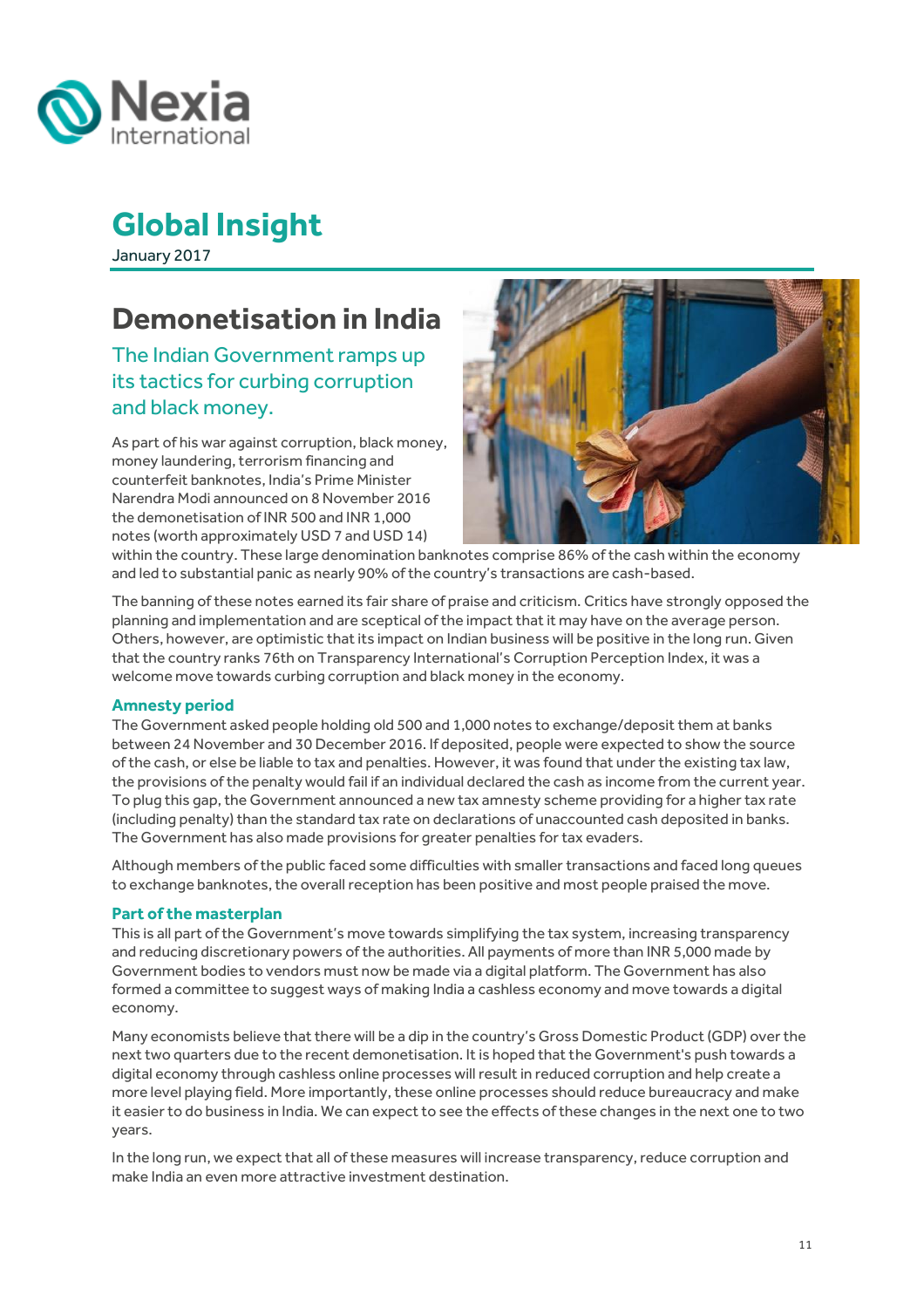

#### **For more information, contact:**

Maulik Doshi SKP, India T: +91 22 6730 9000 E[: maulik.doshi@skpgroup.com](http://[author%20name]@skpgroup.com) [www.skpgroup.com](http://www.skpgroup.com/)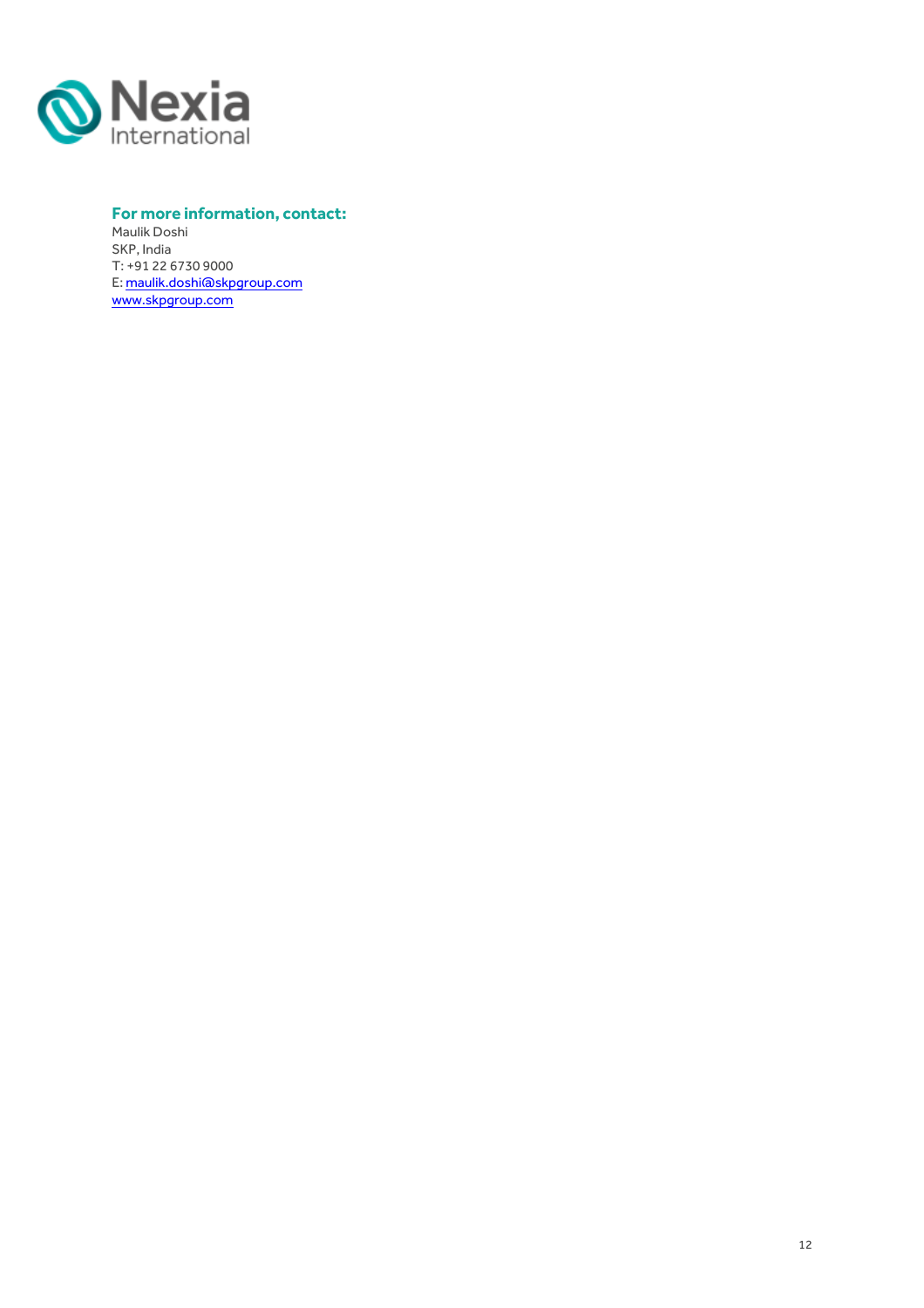<span id="page-12-0"></span>

January 2017



# **New India-Cyprus tax treaty set to improve relations**

### The classification of Cyprus as a notified jurisdiction will be withdrawn retrospectively from November 2013.

In 2011, in its fight against the use of overseas tax havens and the 'round-tripping' of money, the Indian Government enacted a provision alllowing it to notify a country or a territory as a notified jurisictional area' (NJA) where the country or territory was not effectively exchanging information with India. A catastrophic 30% withholding tax is imposed on taxpayers located in an NJA – irrespective of whether a double taxation avoidance agreement (DTAA) exists between the jurisdiction and India.

#### **New agreement between India and Cyprus**

On 1 November 2013, Cyprus became the first and only NJA after the Indian Government cited noncooperation regarding the sharing of tax information. Following discussions between the Cyprus Ministry of Finance and the Indian Government, on 18 November 2016, the two countries agreed a revised DTAA replacing the previous version from 1994. The classification of Cyprus as a NJA was rescinded retrospectively as of 1 November 2013.

The new agreement provides for assistance between the two countries for the collection of taxes. It also updates the provisions related to the exchange of information to accepted international standards, expands the scope of permanent establishment and reduces the tax rate on royalties in line with the tax rate under Indian tax laws. It also updates the text of other provisions in accordance with international standards and India's tax treaties.

The agreement further incorporates source-based taxation for capital gains from alienation (disposal) of shares. In other words, India shall have the right to tax capital gains arising on Cyprus tax residents on the transfer of shares of an Indian company and the grandfathering of investments undertaken before 1 April 2017. Disposal of such shares at any future date would continue to be taxed in the country of residence.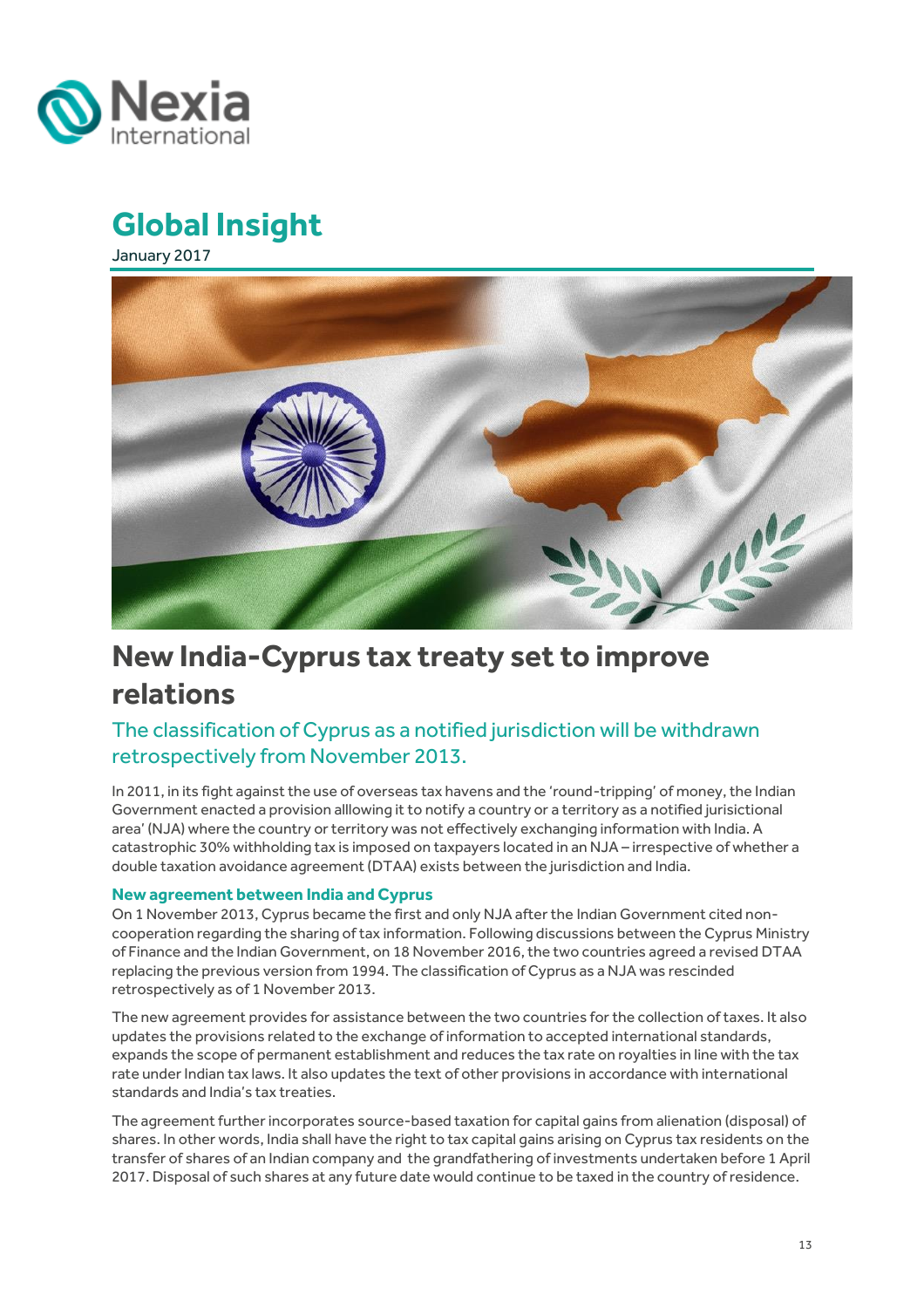

Provisions under the new DTAA will come into force following the completion of necessary internal procedures in both countries. It is expected to come into effect in India in respect of income derived in fiscal years beginning on or after 1 April 2017.

Upgrading and expanding the network of double tax conventions is of high economic and political importance and aims to further strengthen and attract foreign investment in Cyprus. It is a significant development and will contribute towards further developing the trade and economic links between India and Cyprus.

#### **For more information, contact:**

Apurv Gandhi Chaturvedi & Shah, India T: +91 22 30228528 E[: apurv.g@phd.ind.in](mailto:apurv.g@phd.ind.in) [www.cas.ind.in](http://www.cas.ind.in/)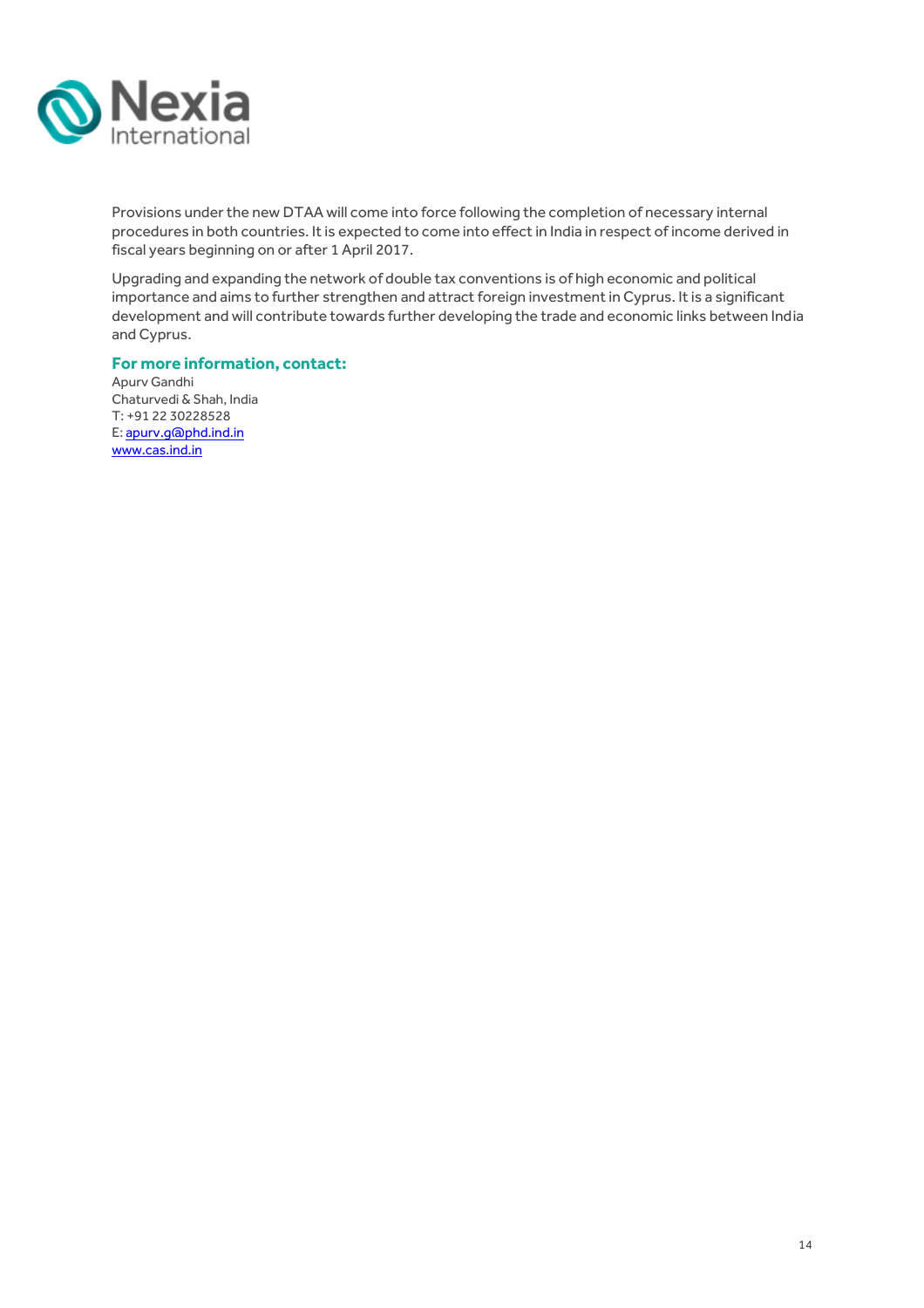

January 2017

# <span id="page-14-0"></span>**Cypriot citizenship through investment**

The Government of Cyprus revises citizenship criteria for entrepreneurs and investors.

Cyprus offers many benefits to foreign investors and their families looking for citizenship in a jurisdiction with financial stability, a gateway to Europe and a high standard of living.

#### **Investment criteria**

In an effort to further encourage foreign investment and attract high net worth individuals into doing business in Cyprus, the Government has recently reduced the total investment requirement for Cypriot citizenship to €2m.



A non-Cypriot citizen can apply for Cypriot citizenship, provided that the €2m is invested in at least one or a combination of the following three types of investment:

- 1) Alternative Investment Funds (AIFs) or financial assets of Cypriot companies or Cypriot organisations licensed by the Cyprus Securities and Exchange Commission
- 2) Real estate, land development and infrastructure projects
- 3) Purchase, establishment or participation in Cypriot businesses or companies

It is also worth noting that a high-ranking senior manager may apply for Cypriot citizenship, provided that he or she receives remuneration that generates tax revenue of at least €100,000 over a three-yearperiod and that this tax is prepaid. Furthermore, the company, which the high-ranking senior manager works for, must fulfil one of the above-mentioned investment criteria.

#### **Additional requirements**

In addition to satisfying the above investment criteria, the applicant must also meet the following conditions to secure citizenship:

- own a permanent residence in Cyprus worth at least €500,000 excluding VAT. This condition does not apply if the investment is in residential property, under criterion 2 above
- neither the applicant nor his or her spouse, adult children or parents can have a criminal record
- before acquiring Cypriot citizenship, all adult applicants must be residence permit holders.

The investor's parents can also apply for citizenship following the purchase of a permanent residence worth at least €500,000.

The applicant must make the required investment during the three years preceding the date of application, and should ensure that the investment is retained for at least three years from the date of acquiring citizenship.

#### **For more information, contact:**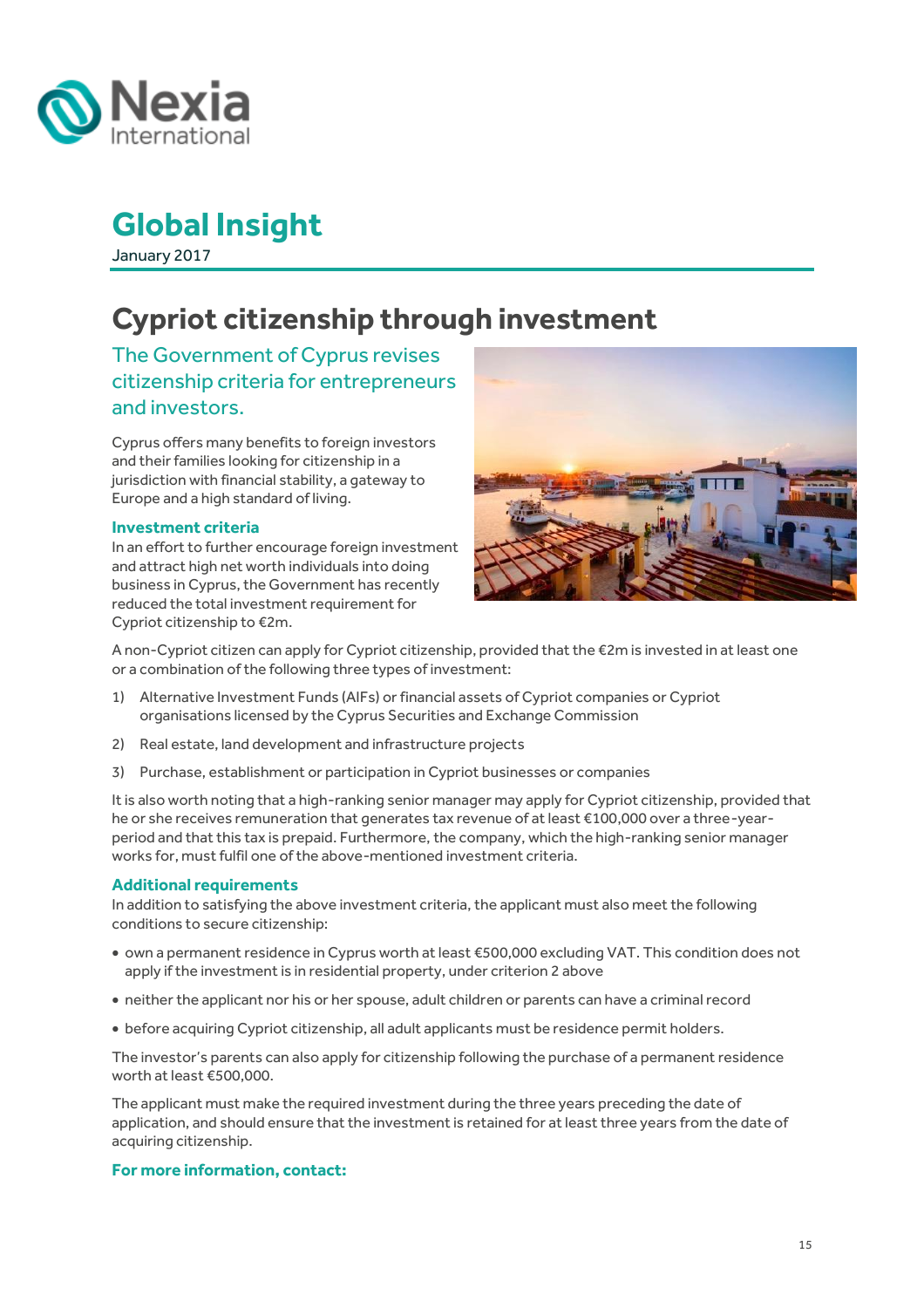

Michael Mavrommatis Nexia Poyiadjis, Cyprus T: +357 22456111 E[: michael.mavrommatis@nexia.com.cy](mailto:michael.mavrommatis@nexia.com.cy) [www.nexia.com.cy](http://www.nexia.com.cy/)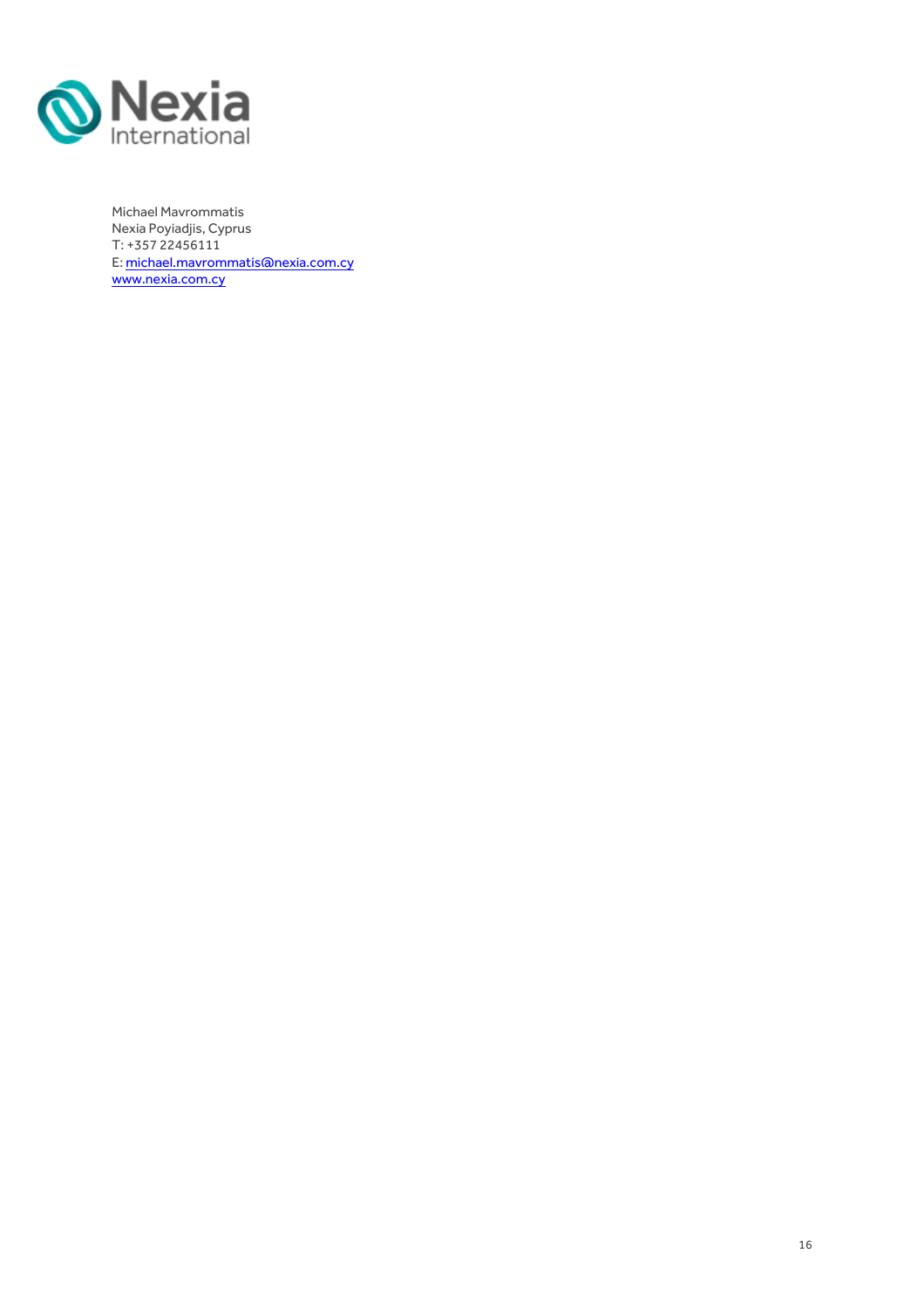

January 2017



## **News round-up**

## <span id="page-16-0"></span>**Proposed corporation tax on non-resident companies' UK income**

### Changes to how non-UK resident companies are taxed on UK source income could have a significant impact on foreign investors into UK property.

In its Autumn Statement on 23 November, the UK Government announced a proposal to review how non-UK resident companies are taxed on UK source income. The proposals would have a potentially significant impact on non-UK companies that hold UK rental properties.

Currently, a non-UK company which owns a UK rental property pays basic rate income tax on the annual net rental profits (the rate of tax payable is 20%). In calculating the net rental profit, a tax deduction is allowed for interest paid by the company on loans to purchase the property (assuming the interest is on arm's length terms). Also, brought forward tax losses of the UK rental business can be offset against current year rental profits without restriction.

#### **What is likely to change?**

The proposal announced in the Autumn Statement was to potentially bring the net rental profits of non-UK resident companies within the charge to UK corporation tax. No details have been announced as yet and the Government has stated that it will consult at Budget 2017. The consultation will consider how to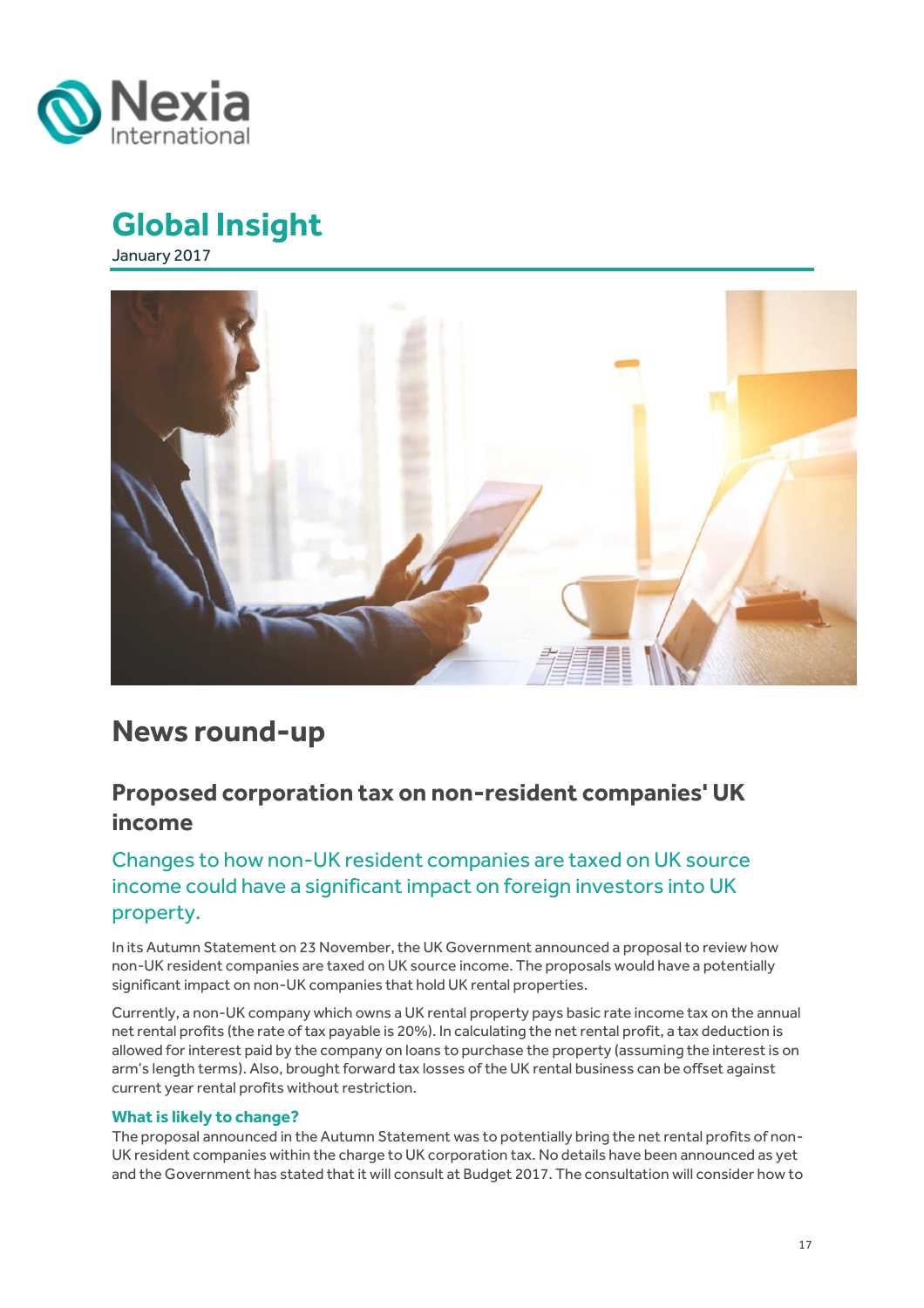

apply corporation tax rules, in particular rules which restrict the deductibility of interest expense and restrictions on the use of losses.

The UK Budget 2016 announced proposals to restrict the deductibility of interest and fundamental changes to the rules in relation to offsetting brought forward tax losses. These rules, if enacted, could potentially be applied to non-UK companies in receipt of UK rental income.

#### **What could the changes mean in practice?**

On the face of it, bringing non-UK resident companies within scope of UK corporation tax is a positive proposal from the perspective of the taxpayer as the rate of corporation tax is set to fall from April 2017 (eventually down to 17% by April 2020). As noted above, such companies currently pay 20% basic rate income tax. However, the benefit of the falling tax rate may, depending on the circumstances of a particular company, be more than offset by restrictions on interest deductibility and relief for tax losses.

Interested parties should monitor this situation closely. Directors of companies holding UK property which are highly geared or have brought forward tax losses should consider how these proposals will impact on the company as further action may be required, for example to restructure how a company is financed.

#### **For more information, contact:**

Kevin Loundes Abacus Trust Company Limited, Isle of Man T: +44 (0)1624 689608 E**:** [kevin.loundes@abacusiom.com](mailto:kevin.loundes@abacusiom.com) [www.abacusiom.com](http://www.abacusiom.com/)

## <span id="page-17-0"></span>**Italy: the new flat rate tax regime on foreign income**

### Italy has introduced a new tax regime aimed at encouraging non-resident high net worth individuals to move their fiscal residence to the country.

The new rules mean that Italian-source income is taxed as usual, while foreign income and gains are sheltered from Italian tax, subject to the taxpayer paying a flat rate charge of €100,000 each calendar year. It can also be extended to family members, at a cost of €25,000 per member. This flat tax replaces any personal income tax normally due on foreign income.

To be eligible for this non-domiciled tax status, the individual must:

- transfer their place of residence to Italy
- not have been resident in Italy in the last nine years out of the previous ten preceding their relocation to Italy
- apply for and receive a favourable ruling from the tax authorities, and submit their annual personal income tax return for their first tax year as an Italian tax resident.

This privileged tax status is available for up to 15 years, unless the individual misses any tax payments. It is important to point out that there are some foreign countries to which these rules will not apply.

The annual charge also exempts individuals from the usual requirement to disclose foreign investments in their tax return. Furthermore, inheritance and gift tax will be due only on assets located in Italy.

The annual charge must be paid in a single installment. It does not give any credit for taxes paid overseas on non-Italian source income.

#### **For more information, contact:**

Dirk Prato or Gian Luca Nieddu Hager & Partners, Italy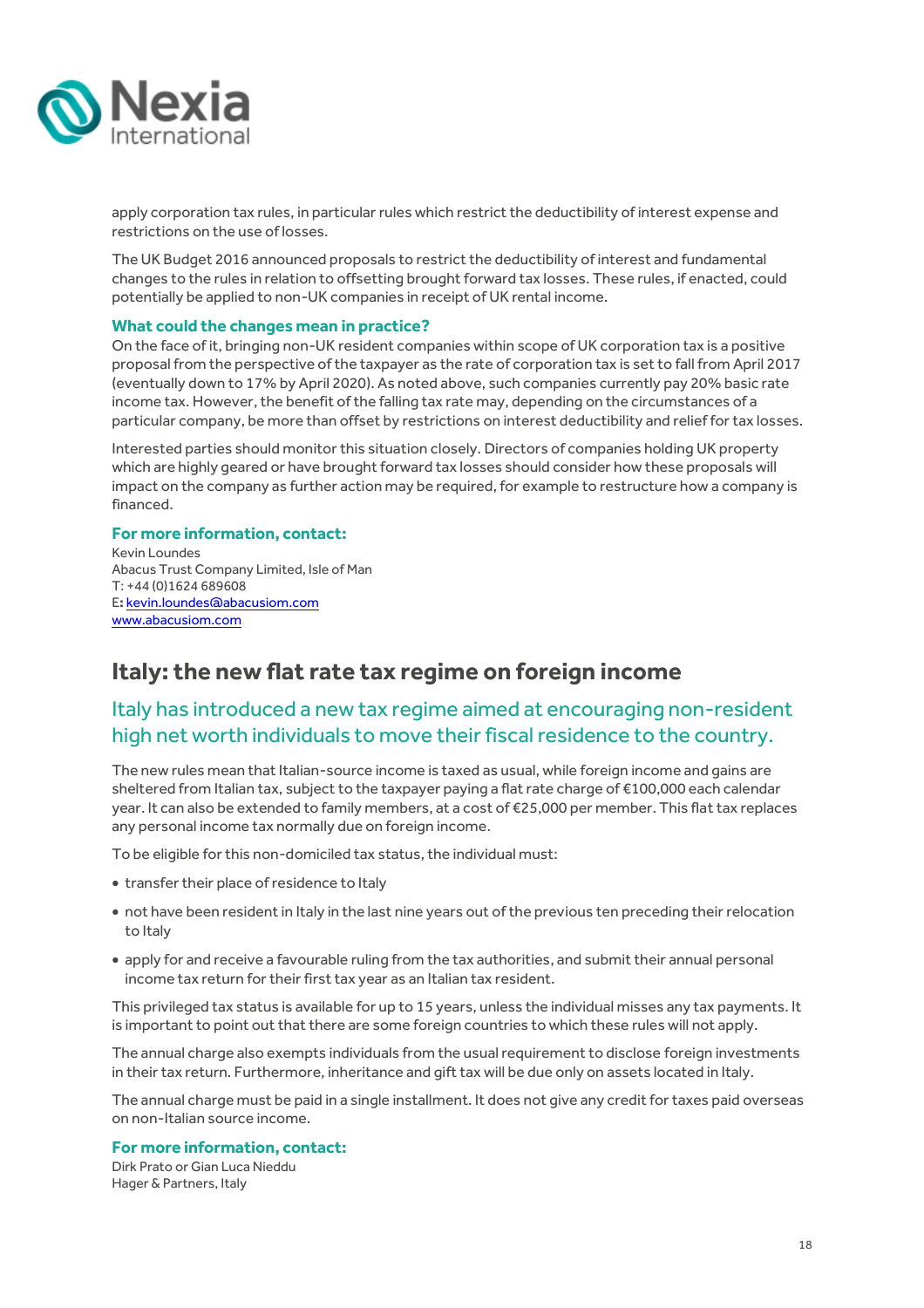

T: +39 (02) 7780711 E[: dirk.prato@hager-partners.it](mailto:dirk.prato@hager-partners.it) E[: gianluca.nieddu@hager-partners.it](mailto:gianluca.nieddu@hager-partners.it) [www.hager-partners.it](http://www.hager-partners.it/)

## <span id="page-18-0"></span>**Clarification around corporate criminal responsibility in Spain**

### An effective compliance plan is vital for corporations and their administrators if they are to avoid criminal responsibility in the event of a crime.

In 2010, Spain reformed its criminal code so that Spanish corporations are now held responsible for crimes committed on behalf of and for their benefit by administrators, managers or employees. Criminal responsibility previously fell upon the person who had committed the crime, but under the reforms administrators are held personally liable for a criminal offence, regardless of whether they had any part in it.

The reformed code said that if a corporation had an effective system in place for preventing and detecting offences, then criminal responsibility was reduced for the corporation and its administrators. But the terms were somewhat vague and difficult to apply.

#### **Effective compliance plan**

In 2015 an amendment to the criminal code clarified the position: if the corporation has an approved and effective compliance plan in place before an offence occurs, then the responsibility of corporations and their administrators is reduced or eliminated.

The state's attorney has now issued an official notification with specific instructions for assessing the effectiveness of compliance plans so that they exonerate the corporation and its administrators from any criminal responsibility in the event of a criminal act.

Now that the rules are clearer it is important for Spanish corporations and their administrators to implement a compliance system that meets the requirements under this notification and which is suited to the size and characteristics of the corporation.

#### **For more information, contact:**

Santos Morueco or Antonio Perez Audalia Laes Nexia, Spain T: +34 91 443 0000 E[: s.morueco@audalialaesnexia.com](mailto:s.morueco@audalialaesnexia.com) E[: a.perez@audalialaesnexia.com](mailto:a.perez@audalialaesnexia.com) [www.audalialaesnexia.com](http://www.audalialaesnexia.com/)

## <span id="page-18-1"></span>**More changes afoot for UK non-doms**

### Key developments on the taxation changes affecting UK resident non-UK domiciled individuals from 6 April 2017.

A number of helpful changes were announced on 5 December 2016 including an extension from one tax year to two of the period for segregating non-doms' offshore bank accounts containing capital, gains and income into separate accounts to enable tax efficient remittances to the UK. Less helpfully, where gains on assets are subject to income tax are held it will no longer possible for them to be rebased from 6 April 2017.